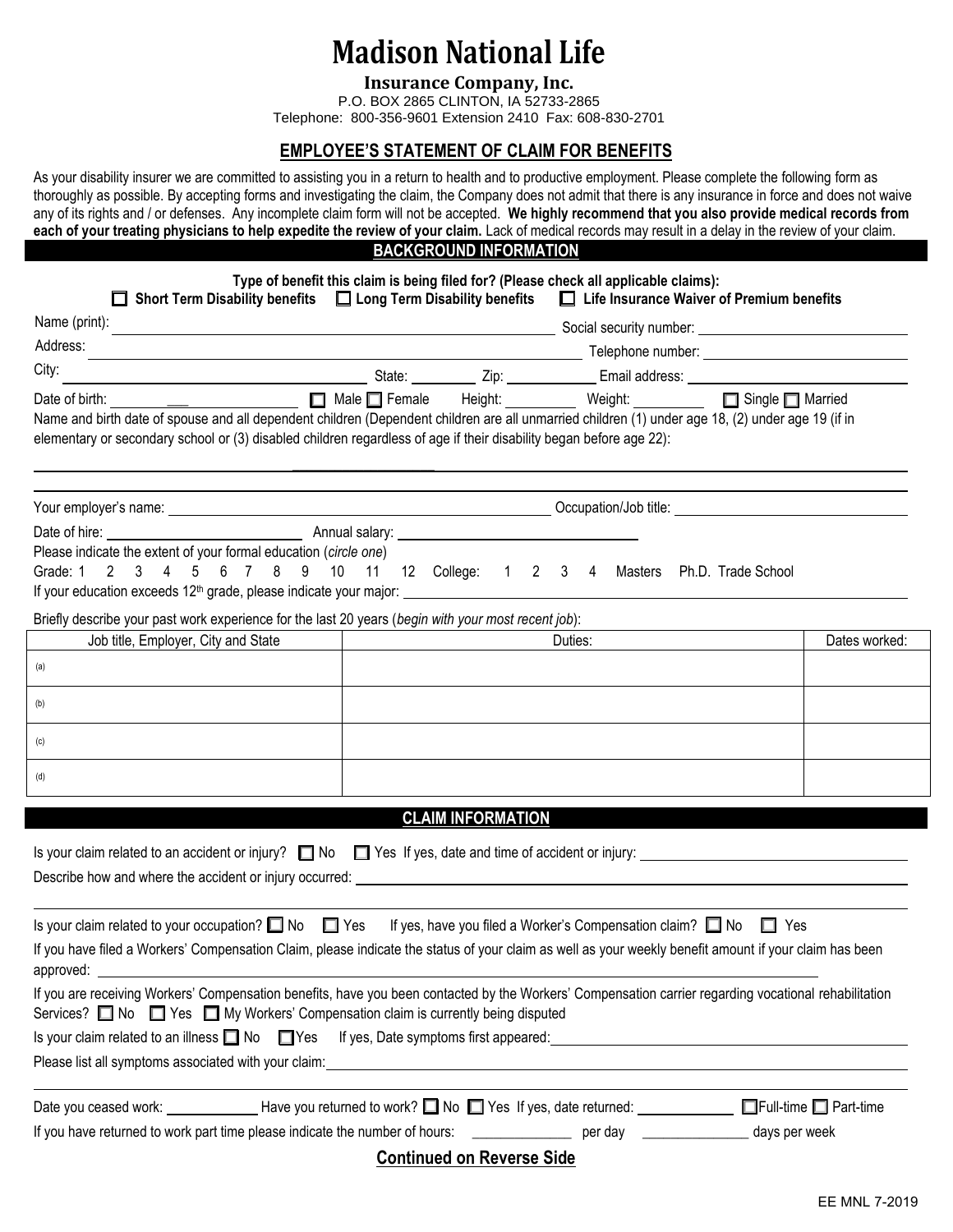| Name                                                                             |                                                                           | DOB#                                                                                                                                                                                                                                                                                                   |                                                     |                                                                                                                                                                     |
|----------------------------------------------------------------------------------|---------------------------------------------------------------------------|--------------------------------------------------------------------------------------------------------------------------------------------------------------------------------------------------------------------------------------------------------------------------------------------------------|-----------------------------------------------------|---------------------------------------------------------------------------------------------------------------------------------------------------------------------|
|                                                                                  |                                                                           | <b>CLAIM INFORMATION CONTINUED</b>                                                                                                                                                                                                                                                                     |                                                     |                                                                                                                                                                     |
|                                                                                  |                                                                           | When do you plan to return to your job either on a full-time or part-time basis? Please explain in detail: __                                                                                                                                                                                          |                                                     | <u>and the state of the state of the state of the state of the state of the state of the state of the state of th</u>                                               |
|                                                                                  |                                                                           |                                                                                                                                                                                                                                                                                                        |                                                     |                                                                                                                                                                     |
|                                                                                  |                                                                           | Has your doctor provided work restrictions? No No By Yes If yes, please describe: No Content Content Content Co                                                                                                                                                                                        |                                                     |                                                                                                                                                                     |
| accommodation needs:                                                             |                                                                           | Can you return to your job or another job with your current employer if accommodations were made? $\Box$ No $\Box$ Yes If yes, please describe the<br><u> 1989 - Johann Stein, mars an deus Amerikaansk kommunister (</u>                                                                              |                                                     |                                                                                                                                                                     |
|                                                                                  |                                                                           | Are there any concerns you have about returning to work? $\Box$ No $\Box$ Yes If yes, please describe:                                                                                                                                                                                                 |                                                     |                                                                                                                                                                     |
|                                                                                  |                                                                           | <b>MEDICAL INFORMATION</b>                                                                                                                                                                                                                                                                             |                                                     |                                                                                                                                                                     |
|                                                                                  |                                                                           | Please provide us with a brief description of your condition(s). Describe any physical and/or psychiatric/psychological limitations related to your                                                                                                                                                    |                                                     |                                                                                                                                                                     |
|                                                                                  |                                                                           | Name of physician that provided initial treatment:                                                                                                                                                                                                                                                     |                                                     |                                                                                                                                                                     |
|                                                                                  | Have you ever had the same or similar condition in the past? $\square$ No |                                                                                                                                                                                                                                                                                                        | $\Box$ Yes If yes, give name and address of doctor: |                                                                                                                                                                     |
| Name                                                                             |                                                                           | <b>Street Address</b>                                                                                                                                                                                                                                                                                  |                                                     |                                                                                                                                                                     |
| City                                                                             | <b>State</b>                                                              | Have you ever been hospitalized for the same or similar condition in the past? $\Box$ No $\Box$ Yes If yes, give name and address of hospital:                                                                                                                                                         | Zip                                                 | Phone                                                                                                                                                               |
| Name                                                                             |                                                                           | <b>Street Address</b>                                                                                                                                                                                                                                                                                  |                                                     |                                                                                                                                                                     |
| City                                                                             | State                                                                     |                                                                                                                                                                                                                                                                                                        | Zip                                                 | Phone                                                                                                                                                               |
| If claim is related to Pregnancy:                                                |                                                                           |                                                                                                                                                                                                                                                                                                        |                                                     |                                                                                                                                                                     |
|                                                                                  |                                                                           | Were / are there any complications associated with your pregnancy? $\Box$ No $\Box$ Yes If yes, please describe: $\_\_$                                                                                                                                                                                |                                                     |                                                                                                                                                                     |
|                                                                                  |                                                                           | <b>OTHER INCOME BENEFITS / FEDERAL TAXES</b><br>If you are receiving benefits, please provide documentation showing your gross benefit amount and benefit effective date. Failure to provide<br>documentation of your other income benefits may result in a delay in benefit payment from our company. |                                                     | Your monthly benefit may be affected by other income benefits received. We ask that you indicate yes below if you have applied for any of the following.            |
| Salary Continuation/Commission   No<br>Vacation/Bonus Pay<br>Automobile No-Fault | $\square$ Yes<br>No<br>Yes<br>No<br>Yes                                   | Social Security Disability or Retirement<br>$\Box$ No<br><b>Retirement Benefits</b><br>Short Term Disability                                                                                                                                                                                           | $\Box$ Yes<br>$\Box$ Yes<br>No<br>No<br>Yes         | Unemployment Benefits 1 No<br>Yes<br>Other Income Benefits<br>Yes<br>⊿ No<br>Workers' Compensation [7] No<br>$\Box$ Yes                                             |
|                                                                                  |                                                                           |                                                                                                                                                                                                                                                                                                        |                                                     | If you have been awarded any of the above other income benefits, please list the type of benefit, benefit amount, frequency of payment, and benefit effective date: |
| employment) $\Box$ No $\Box$<br>week:                                            |                                                                           | Have you tried any type of other work since the date your ceased work, as noted above? (either for this employer, another employer or through self-                                                                                                                                                    |                                                     | Yes if yes, provide name and address of employer, type of work, when employment began and number of hours worked per                                                |
|                                                                                  |                                                                           | If your employer pays any portion of the premium or premiums are withheld from your pay on a pre-tax basis, you may elect to have Federal Income Tax<br>you must indicate a dollar amount or percentage that you would like to have withheld from your benefit payment:                                |                                                     | withheld from each payment. Federal Tax withholding is not mandatory. Do you want amounts withheld for Federal Tax Purposes? □No □Yes, If Yes                       |
|                                                                                  |                                                                           | The information I have provided on this form is accurate to the best of my knowledge.<br>I have received and read the fraud warning statements provided with this form.                                                                                                                                |                                                     |                                                                                                                                                                     |

**Signature Date**

ı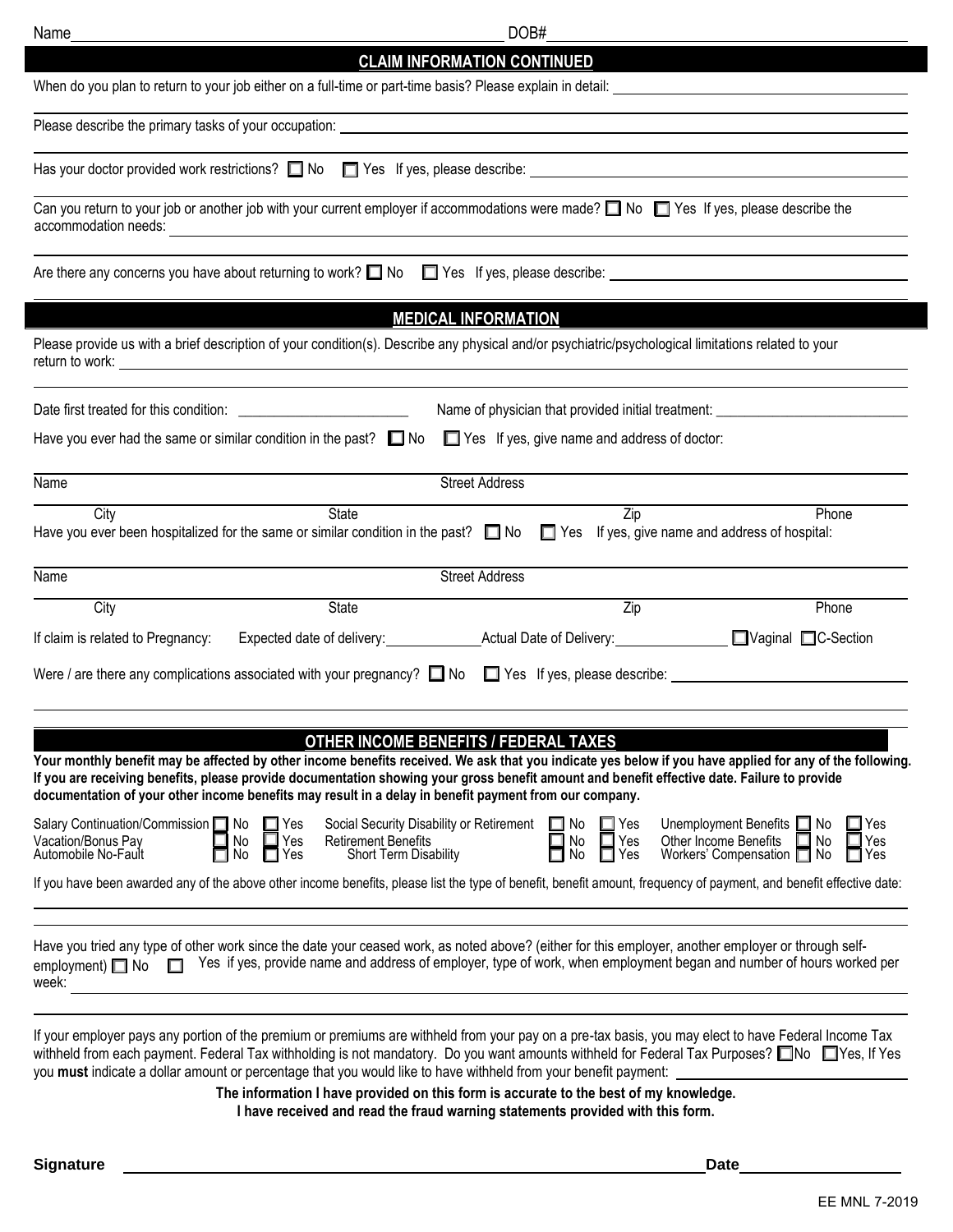## Madison National Life

Insurance Company, Inc. P.O. BOX 2865 CLINTON, IA 52733-2865 Telephone: 800-356-9601 Extension 2410 Fax: 608-830-2701

#### REIMBURSEMENT AGREEMENT GROUP DISABILITY INSURANCE BENEFIT (Please read carefully)

When Madison National Life Insurance Company, Inc. ("MNL") has made benefit payments to you in excess of the amount required by the provisions of this policy, or during periods of time for which you subsequently receive retroactive benefits from any source that may offset your benefits under the group policy, you must, in a timely manner, reimburse MNL for such payments, including duplicate or erroneous payments. In addition and upon request, you must execute and deliver to MNL such documents as may be required and do whatever else is necessary to secure our rights to recover any excess, duplicate, or erroneous payments. Such reimbursement will be due and payable immediately upon our notification to and demand of you. Or, at our option, the subsequent payment of benefits or the refund of any premium owed you by MNL may be reduced or refused as a setoff and applied toward such reimbursement. If you delay in notifying MNL of your receipt of a reimbursable income benefit or in making reimbursement to MNL, MNL will have the right to charge interest at a reasonable rate on the delinquent amount owed to MNL. Our acceptance of premium and other fees, or our providing or paying disability benefits, does not constitute a waiver of our right to enforce the provisions of this agreement and/or the group policy in the future. The provisions of this agreement are in addition to, and not in lieu of, any other rights or remedies available to MNL at law or in equity.

#### Agreement

If my application for group disability insurance benefits is approved, in consideration of the payment of benefits without reduction on account of other benefit payments to which I or my eligible dependents may become entitled under the United States Social Security Act or from any of the other income sources described and provided for in the group policy, I hereby agree to reimburse Madison National Life Insurance Company, Inc. for any and all overpayments made to me under the group disability plan provided by employer. I understand that MNL agrees to make payment in this manner in consideration of my agreement to promptly notify MNL of the amounts and effective dates of any such benefits. Further, I agree that any benefits due me, my beneficiaries, heirs, executors, administrators or assigns under the applicable group policy may be applied to any outstanding overpayment whether resulting from retroactive award of Social Security or any other income benefits as described in the applicable policy.

With respect to any group life insurance coverage provided me by MNL and in consideration of the foregoing, I hereby assign to MNL, as creditor beneficiary, an amount of such group life insurance equal to the amount of any overpayment which may be outstanding under any applicable group disability policy at the time of death.

In witness of the above, the parties hereto have caused this Agreement to be executed, as of the date indicated.

(City of Residence) (State of Residence)

At \_\_\_\_\_\_\_\_\_\_\_\_\_\_\_\_\_\_\_\_\_\_\_, \_\_\_\_\_\_\_\_\_\_\_\_\_\_\_\_, this \_\_\_\_\_\_\_day of\_\_\_\_\_\_\_\_, 20\_\_\_\_\_

 $\mathcal{L}=\{1,2,3,4,5\}$ Printed Name of Claimant

 $\mathcal{L}_\text{max}$  , where  $\mathcal{L}_\text{max}$  and  $\mathcal{L}_\text{max}$ 

\_\_\_\_\_\_\_\_\_\_\_\_\_\_\_\_\_\_\_\_\_\_\_\_

Signature of Claimant

Signature of Spouse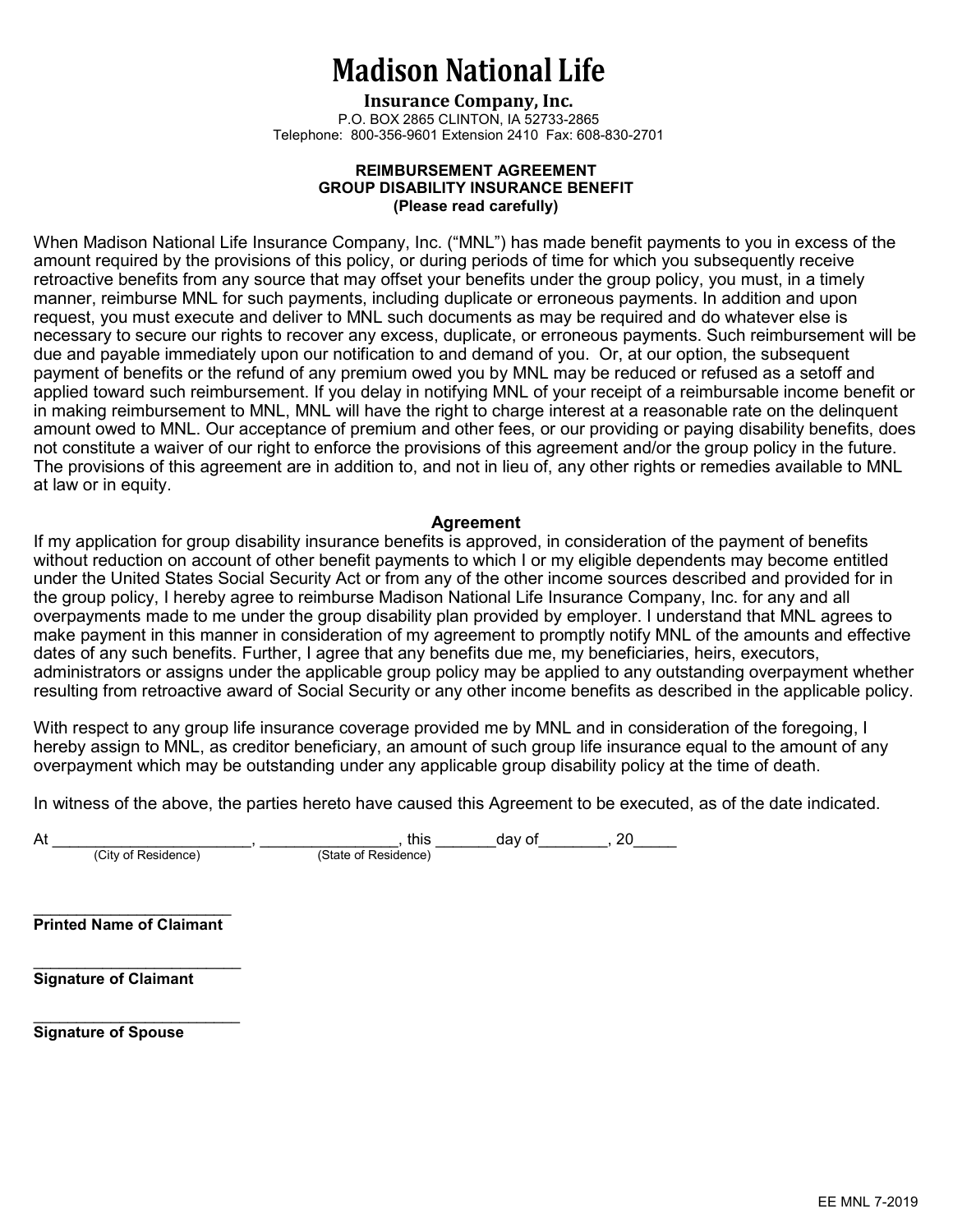FRAUD WARNING: Any person who knowingly presents a false or fraudulent claim for payment of a loss or benefit, or knowingly presents false information in an application for insurance may be guilty of a crime and subject to fines, confinement in prison and/or denial of insurance benefits. This warning applies to the following states: Alaska, Arkansas, Connecticut, Delaware, Hawaii, Idaho, Illinois, Indiana, Iowa, Massachusetts, Michigan, Minnesota, Mississippi, Missouri, Montana, Nebraska, Nevada, North Carolina, North Dakota, Rhode Island, South Carolina, South Dakota, Texas, Utah, Vermont, West Virginia, Wisconsin and Wyoming.

#### STATE SPECIFIC FRAUD WARNINGS

ALABAMA WARNING: Any person who knowingly presents a false or fraudulent claim for payment of a loss or benefit or who knowingly presents false information in an application for insurance is guilty of a crime and may be subject to restitution fines or confinement in prison, or any combination thereof.

ARIZONA WARNING: For your protection Arizona law requires the following statement to appear on the is form. Any person who knowingly presents a false or fraudulent claim for payment of a loss is subject to criminal and civil penalties.

CALIFORNIA WARNING: For your protection California law requires the following to appear on this form: Any person who knowingly presents a false or fraudulent claim for the payment of a loss is guilty of a crime and may be subject to fines and confinement in state prison.

COLORADO WARNING: It is unlawful to knowingly provide false, incomplete, or misleading facts or information to an insurance company for the purpose of defrauding or attempting to defraud the company. Penalties may include imprisonment, fines, denial of insurance, and civil damage. Any insurance company or agent of an insurance company who knowingly provides false, incomplete, or misleading facts or information to a policyholder or claimant for the purpose of defrauding or attempting to defraud the policyholder or claimant with regard to a settlement or award payable from insurance proceeds shall be reported to the Colorado division of insurance within the Department of Regulatory Agencies.

DISTRICT OF COLUMBIA WARNING: It is a crime to provide false or misleading information to an insurer for the purpose of defrauding the insurer or any other person. Penalties include imprisonment and/or fines. In addition, an insurer may deny insurance benefits, if false information materially related to a claim was provided by the applicant.

FLORIDA WARNING: Any person who knowingly and with intent to injure, defraud, or deceive any insurer files a statement of claim or an application containing any false, incomplete, or misleading information is guilty of a felony of the third degree.

GEORGIA WARNING: Any person who knowingly and with intent to defraud any insurance company or other person files an application for insurance or a statement of claim containing any materially false information, or, for the purpose of misleading, conceals information concerning any fact material thereto, commits a fraudulent insurance act, which is a crime and subjects such person to criminal and civil penalties.

KANSAS WARNING: Any person who knowingly presents a false or fraudulent claim for payment of a loss or benefit or who knowingly presents false information in an application for insurance may be guilty of fraud, as determined by a court of law, and may be subject to restitution fines or confinement in prison, and/or denial of insurance benefits.

KENTUCKY WARNING: Any person who knowingly and with intent to defraud any insurance company or other person files a statement of claim containing any materially false information or conceals, for the purpose of misleading, information concerning any fact material thereto commits a fraudulent insurance act, which is a crime.

LOUISIANA WARNING: Any person who knowingly presents a false or fraudulent claim for payment of a loss or benefit or knowingly presents false information in an application for insurance is guilty of a crime and may be subject to fines and confinement in prison.

MAINE WARNING: It is a crime to knowingly provide false, incomplete or misleading information to an insurance company for the purpose of defrauding the company. Penalties may include imprisonment, fines or a denial of insurance benefits.

MARYLAND WARNING: Any person who knowingly or willfully presents a false or fraudulent claim for payment of a loss or benefit or who knowingly and willfully presents false information in an application for insurance is guilty of a crime and may be subject to fines and confinement in prison.

NEW HAMPSHIRE WARNING: Any person who, with a purpose to injure, defraud or deceive any insurance company, files a statement of claim containing any false, incomplete or misleading information is subject to prosecution and punishment for insurance fraud, as provided in RSA 638:20.

NEW JERSEY WARNING: Any person who knowingly files a statement of claim containing any false or misleading information is subject to criminal and civil penalties.

NEW MEXICO WARNING: Any person who knowingly presents a false or fraudulent claim for payment of a loss or benefit, or knowingly presents false information in an application for insurance is guilty of a crime and may be subject to civil fines, and criminal penalties.

NEW YORK WARNING: Any person who knowingly and with intent to defraud any insurance company or other person files an application for insurance or statement of claim containing any materially false information, or conceals for the purpose of misleading, information concerning any fact material thereto, commits a fraudulent insurance act, which is a crime and shall also be subject to a civil penalty not to exceed \$5,000 and the stated value of the claim for each such violation.

OHIO WARNING: Any person who, with intent to defraud or knowing that he is facilitating a fraud against an insurer, submits an application or files a claim containing a false or deceptive statement is guilty of insurance fraud.

OKLAHOMA WARNING: Any person who knowingly, and with intent to injure, defraud or deceive any insurer, makes any claim for the proceeds of an insurance policy containing any false, incomplete or misleading information is guilty of a felony.

OREGON WARNING: Any person who knowingly and with intent to defraud or solicit another to defraud an insurer by submitting an application, or by filing a claim containing a false statement as to any material fact, may be violating state law.

PENNSYLVANIA WARNING: Any person who knowingly and with intent to defraud any insurance company or other person files an application for insurance or statement of claim containing any materially false information or conceals, for the purpose of misleading, information concerning any fact material thereto commits a fraudulent insurance act, which is a crime and subjects such person to criminal and civil penalties.

TENNESSEE WARNING: It is a crime to knowingly supply false, incomplete, or misleading information to an insurance company for the purpose of defrauding the company. Penalties include imprisonment, fines, and denial of insurance benefits.

VIRGINIA WARNING: It is a crime to knowingly provide false, incomplete, or misleading information to an insurance company for the purpose of defrauding the company. Penalties include imprisonment, fines, and denial of insurance benefits.

WASHINGTON WARNING: It is a crime to knowingly provide false, incomplete, or misleading information to an insurance company for the purpose of defrauding the company. Penalties include imprisonment, fines, and denial of insurance benefits.